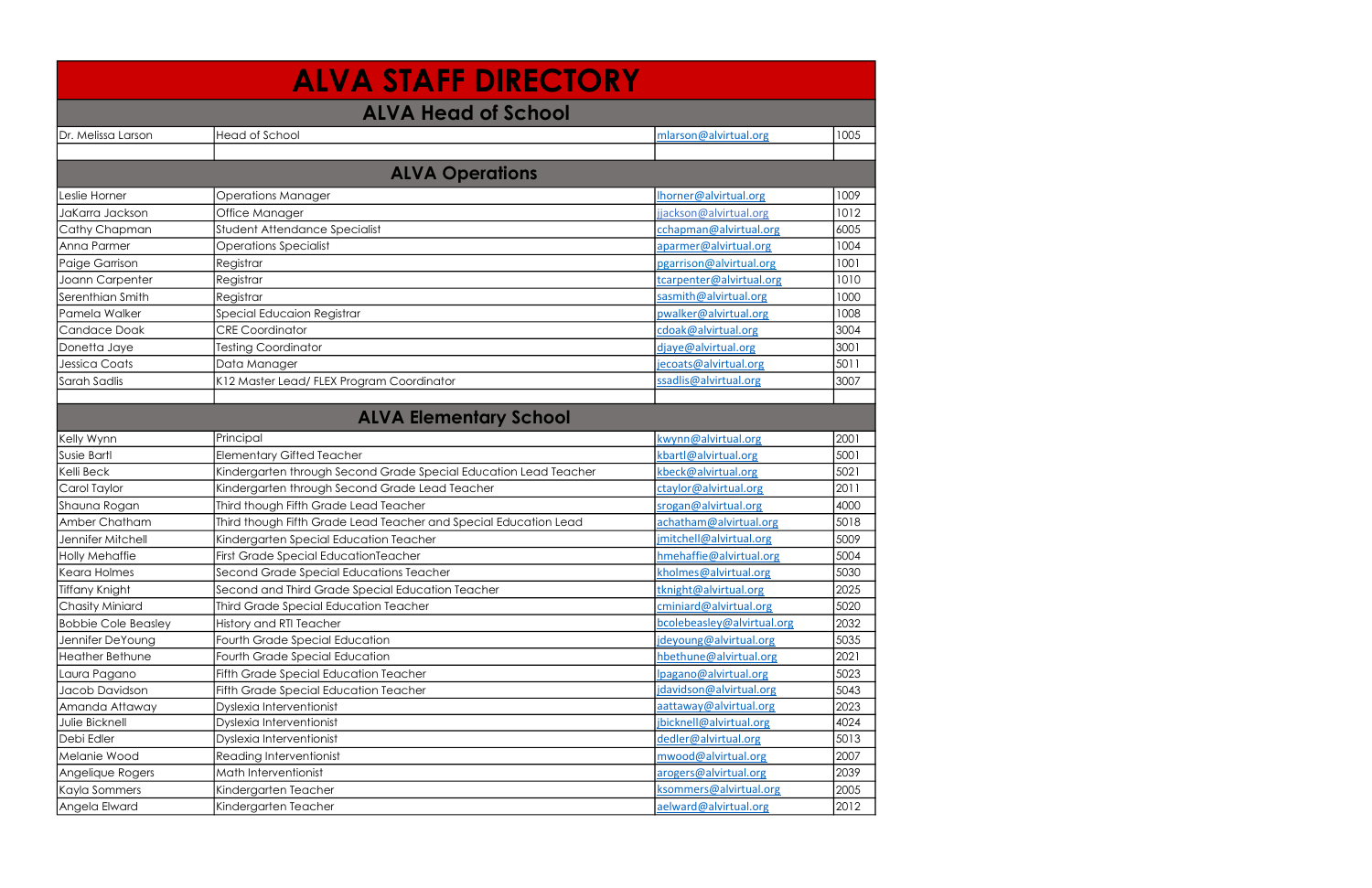| Maryann Crawford        | Kindergarten Teacher                    | mcrawford@alvirtual.org     | 2006 |
|-------------------------|-----------------------------------------|-----------------------------|------|
| Cassie Brooks           | Kindergarten Teacher                    | cbrooks@alvirtual.org       | 2035 |
| Mindy Short             | <b>First Grade Teacher</b>              | mshort@alvirtual.org        | 2024 |
| Kara Johnson            | <b>First Grade Teacher</b>              | kjohnson@alvirtual.org      | 2010 |
| Jennifer Yeager         | <b>First Grade Teacher</b>              | jyeager@alvirtual.org       | 2002 |
| Adrienne Maddox         | <b>First Grade Teacher</b>              | amaddox@alvirtual.org       | 2036 |
| <b>Heather Teague</b>   | Second Grade Teacher                    | hteague@alvirtual.org       | 2031 |
| Angie Gautney           | Second Grade Teacher                    | agautney@alvirtual.org      | 2009 |
| <b>Brooke Starling</b>  | Second Grade Teacher                    | bstarling@alvirtual.org     | 2019 |
| Julie Dingler           | Second Grade Teacher                    | jdingler@alvirtual.org      | 2041 |
| <b>Christie Everett</b> | <b>Third Grade Teacher</b>              | meverett@alvirtual.org      | 2022 |
| <b>Shelby Frichter</b>  | <b>Third Grade Teacher</b>              | sfrichter@alvirtual.org     | 2029 |
| <b>Haley Mabry</b>      | <b>Third Grade Teacher</b>              | hamabry@alvirtual.org       | 2015 |
| Julanda George          | <b>Third Grade Teacher</b>              | jgeorge@alvirtual.org       | 2038 |
| Shandi Laseter          | Fourth Grade Teacher                    | slaseter@alvirtual.org      | 2033 |
| Tammy Pennington        | <b>Fourth Grade Teacher</b>             | tpennington@alvirtual.org   | 2014 |
| Sherelle Smith          | <b>Fourth Grade Teacher</b>             | ssmith@alvirtual.org        | 2026 |
| Destin Green            | <b>Fourth Grade Teacher</b>             | dgreen@alvirtual.org        |      |
| <b>Breanna Barnett</b>  | <b>Fifth Grade Teacher</b>              | bbarnett@alvirtual.org      | 2004 |
| Staci Dillon            | <b>Fifth Grade Teacher</b>              | sdillon@alvirtual.org       | 2034 |
| Amanda Tucker           | <b>Fifth Grade Teacher</b>              | atucker@alvirtual.org       | 2020 |
| Stephanie Hood          | <b>Fifth Grade Teacher</b>              | shood@alvirtual.org         | 2030 |
| Audrey Varghese         | <b>Fifth Grade Teacher</b>              | avarghese@alvirtual.org     | 2037 |
|                         |                                         |                             |      |
|                         | <b>ALVA Middle School</b>               |                             |      |
| <b>Merrill Dotson</b>   | Principal                               | mdotson@alvirtual.org       | 3006 |
| Melany Champagne        | Middle School Gifted Teacher            | mchampagne@alvirtual.org    | 6013 |
| Rosie Bumgardner        | Middle School Gifted Teacher            | rbumgardner@alvirtual.org   | 5041 |
| <b>Kelly Causey</b>     | Sixth Grade Lead Teacher                | kcausey@alvirtual.org       | 3012 |
| <b>Emily Duerring</b>   | Seventh Grade Lead Teacher              | eduerring@alvirtual.org     | 3005 |
| <b>Bethny Franklin</b>  | Eighth Grade Lead                       | bfranklin@alvirtual.org     | 3021 |
| <b>Ellen Henry</b>      | Middle School Special Educaion Lead     | plinder-henry@alvirtual.org | 5007 |
| Amanda Woerner          | Sixth Grade Special Education Teacher   | awoerner@alvirtual.org      | 5042 |
| <b>Kara Dykes</b>       | Sixth Grade Special Education Teacher   | kdykes@alvirtual.org        | 5031 |
| Amanda Hulsey           | Sixth Grade Special Education Teacher   | amhulsey@alvirtual.org      | 5037 |
| <b>Bonnie Gaudet</b>    | Seventh Grade Special Education Teacher | bgaudet@alvirtual.org       | 5026 |
| Teresa Roe              | Seventh Grade Special Education Teacher | troe@alvirtual.org          | 5010 |
| Elizabeth Loegler       | Eighth Grade Special Education Teacher  | eloegler@alvirtual.org      | 5022 |
| Vicki Howell            | Eighth Grade Special Education Teacher  | vhowell@alvirtual.org       | 5028 |
| Sephanie Vasse          | English Interventionist                 | svasse@alvirtual.org        | 3027 |
| Christina Ridgeway      | English Interventionist                 | cridgeway@alvirtual.org     | 3013 |
| Carla Gwin              | Math Intervention                       | cgwin@alvirtual.org         | 3011 |
| <b>Bethany Franklin</b> | Math Intervention                       | bfranklin@alvirtual.org     | 3021 |
|                         |                                         |                             |      |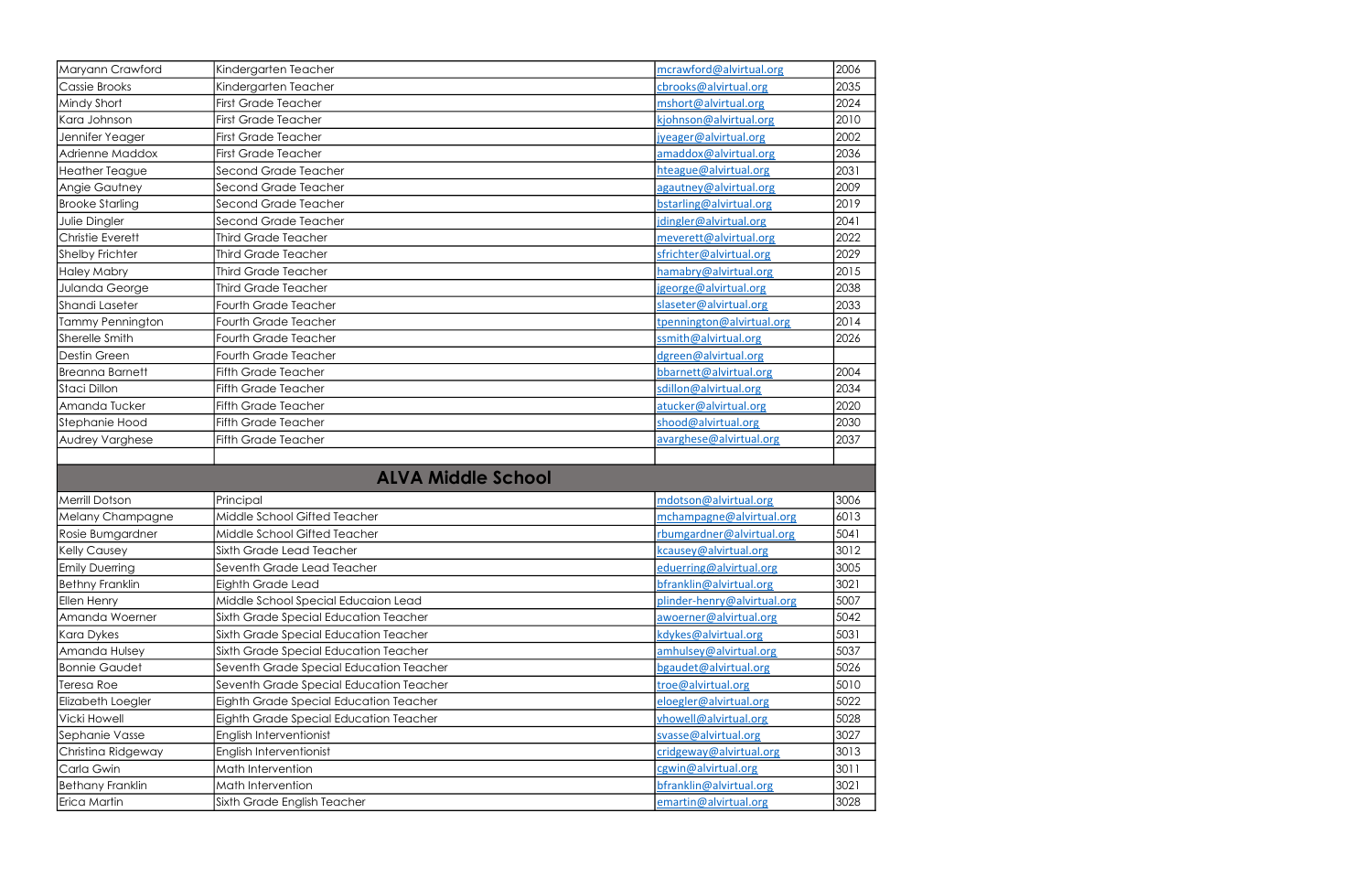| John Peters             | Sixth Grade English Teacher<br>jpeters@alvirtual.org                      | 3036 |
|-------------------------|---------------------------------------------------------------------------|------|
| Angela Cellitti         | Sixth Grade Math Teacher<br>acellitti@alvirtual.org                       | 2003 |
| Daphne Greer            | dharvey@alvirtual.org<br>Sixth Grade Math Teacher                         | 2008 |
| Lizzy Brown             | Sixth Grade Science Teacher<br>sbrown@alvirtual.org                       | 3041 |
| Julie Wessler           | jwessler@alvirtual.org<br>Sixth Grade Science Teacher                     | 3018 |
| <b>Kelly Causey</b>     | kcausey@alvirtual.org<br>Sixth Grade History Teacher                      | 3012 |
| <b>Mandy Pearlstein</b> | Seventh Grade English Teacher<br>apearlstein@alvirtual.org                | 3037 |
| <b>Catherine Pease</b>  | Seventh Grade English Teacher<br>cpease@alvirtual.org                     | 3026 |
| <b>Ashely Saunders</b>  | asaunders@alvirtual.org<br>Seventh Grade Math Teacher                     | 3015 |
| Lanier Pearce           | Seventh Grade Math Teacher<br>gpearce@alvirtual.org                       | 3040 |
| <b>Mindy Black</b>      | mblack@alvirtual.org<br>Seventh Grade Science Teacher                     | 3038 |
| Laura Wars              | Iwars@alvirtual.org<br>Seventh Grade Science Teacher                      | 3008 |
| Keisha Wickham          | kwickam@alvirtual.org<br>Seventh Grade History Teacher                    | 3016 |
| Rebecca Dietz           | Eighth Grade English Teacher<br>rdietz@alvirtual.org                      | 3042 |
| Katlyn Sutton           | Eighth Grade English Teacher<br>ksutton@alvirtual.org                     | 3032 |
| James Bondurant         | Eighth Grade Math Teacher<br>jbondurant@alvirtual.org                     | 3030 |
| Liz Anderson            | ealderson@alvirtual.org<br>Eighth Grade Math Teacher                      | 3039 |
| Olivia Gosa             | ogosa@alvirtual.org<br>Eighth Grade Science Teacher                       | 4029 |
| <b>Vickie Morris</b>    | Eighth Grade Science Teacher<br>vmorris@alvirtual.org                     | 3025 |
| <b>Cady Patrick</b>     | cpatrick@alvirtual.org<br>Eighth Grade History Teacher                    | 3010 |
| <b>Ansley Gwin</b>      | <b>Electives Teacher</b><br>agwin@alvirtual.org                           | 3034 |
| Kalyn Miller            | Science Remediation Teacher<br>kmiller@alvirtual.org                      | 3023 |
|                         |                                                                           |      |
|                         |                                                                           |      |
|                         | <b>ALVA High School</b>                                                   |      |
| Valerie Staten          | Principal<br>vstaten@alvirtual.org                                        | 3003 |
| <b>Martina Melton</b>   | High School Gifted Lead Teacher<br>mmelton@alvirtual.org                  | 2018 |
| <b>Tanika Garrett</b>   | Math Lead Teacher<br>tgarrett@alvirtual.org                               | 4002 |
| Savannah McCoy          | <b>English Lead Teacher</b><br>smccoy@alvirtual.org                       | 4020 |
| Iman Alattar            | Science Lead Teacher<br>ialattar@alvirtual.org                            | 4010 |
| Amy Hollis              | <b>Biology and History Lead Teacher</b><br>ahollis@alvirtual.org          | 4019 |
| Jennifer Howard         | Special Programs Lead Teacher<br>jhoward@alvirtual.org                    | 5015 |
| <b>Elese Reedy</b>      | RTI, RYAC and Life Skills Teacher<br>preedy@alvirtual.org                 | 2027 |
| Jennifer Howard         | Ninth Grade Special Education Teacher<br>jhoward@alvirtual.org            | 5015 |
| Kristin Wells           | Ninth Grade Special Education Teacher<br>kwells@alvirtual.org             | 5033 |
| Mechele Woodall         | Tenth Grade Special Education Teacher<br>mwoodall@alvirtual.org           | 5029 |
| Raniece Canady          | Tenth Grade Special Education Teacher<br>rcanady@alvirtual.org            | 5014 |
| Valentina Fuller        | Eleventh Grade Special Education Teacher<br>vfuller@alvirtual.org         | 5019 |
| Ebony Brown             | <b>Twefth Grade Special Education Teacher</b><br>ebrown@alvirtual.org     | 5032 |
| Jennifer Crawford       | Ninth through Twelfth grade Essentials Teacher<br>jcrawford@alvirtual.org | 5040 |
| Nancy Blackwood         | Special Education Transition Teacher<br>nblackwood@alvirtual.org          | 5034 |
| <b>Whitney Bass</b>     | wbass@alvirtual.org<br>Geometry Teacher                                   | 4028 |
| <b>Ashley Price</b>     | aprice@alvirtual.org<br>Geometry Teacher                                  | 2028 |
| <b>Sherry Boston</b>    | Geometry Teacher<br>sboston@alvirtual.org                                 | 4015 |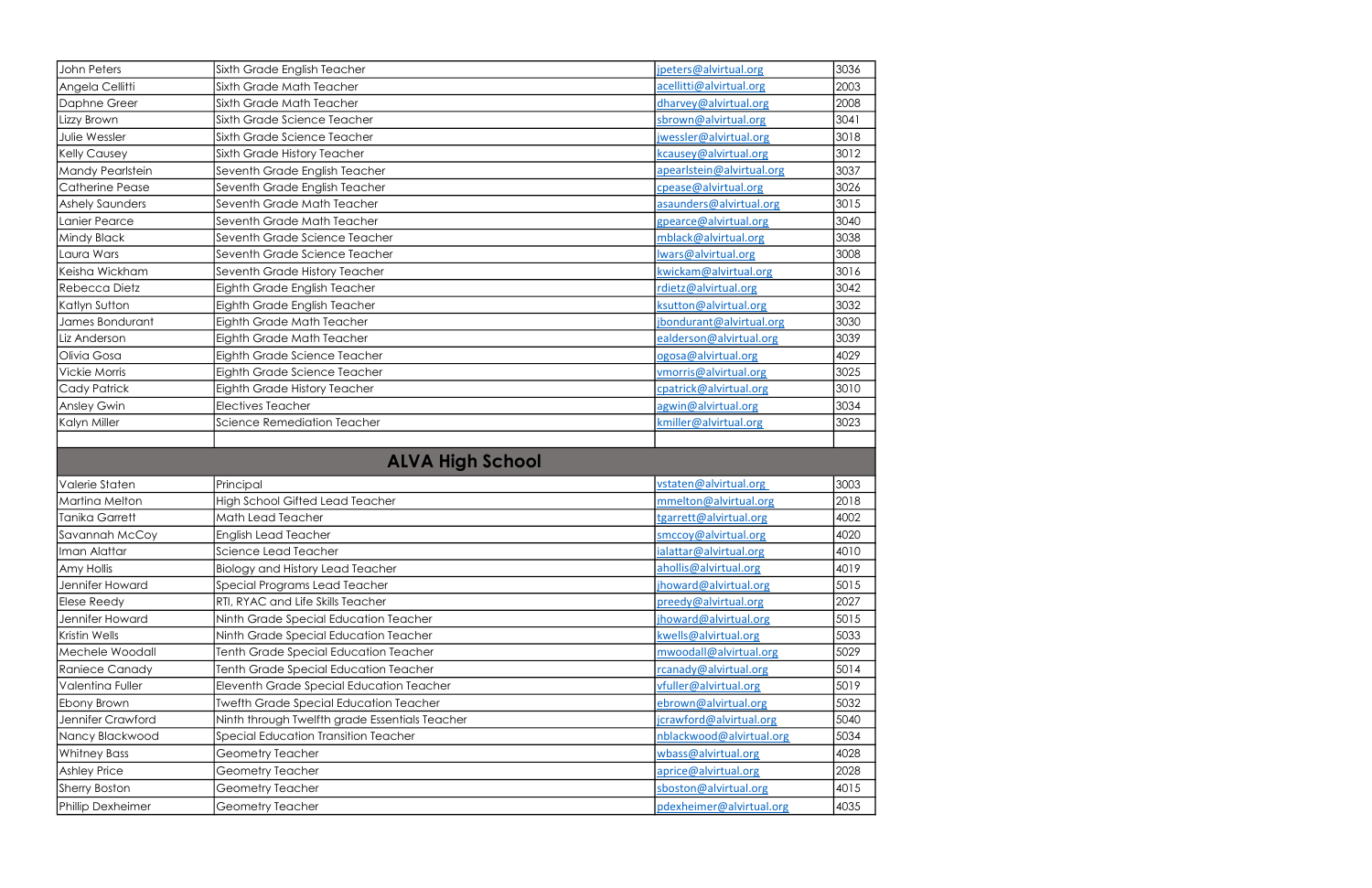| Courtney Williams         | Geometry and Pre Calculus Teacher                                      | cwilliams@alvirtual.org           | 3033 |
|---------------------------|------------------------------------------------------------------------|-----------------------------------|------|
| Johnay Dempsey            | Algenra 1B and Practical Math Teacher                                  | jdempsey@alvirtual.org            | 4021 |
| <b>Ashley Peters</b>      | Algebra II and AP Clculus Teacher                                      | apeters@alvirtual.org             | 4005 |
| <b>Wendy Gray</b>         | Algebra II Teacher                                                     | wgray@alvirtual.org               | 4001 |
| <b>Melissa Nedved</b>     | Algebra 1 and Consumer Math Teacher                                    | mnedved@alvirtual.org             | 4034 |
| Savannah McCoy            | Creative Writing, Journalism and AP Literature Teacher                 | smccoy@alvirtual.org              | 4020 |
| Alexandra Lockhart        | Ninth Grade English Teacher                                            | alockhart@alvirtual.org           | 4004 |
| Katlyn Womack             | Ninth Grade English Teacher                                            | kwomack@alvirtual.org             | 4025 |
| Michaela Carter           | Ninth Grade English Teacher                                            | mcarter@alvirtual.org             | 4038 |
| Eric Miller               | Tenth Grade English Teacher                                            | ermiller@alvirtual.org            | 4026 |
| Elizabeth Roughton        | Tenth Grade English Teacher                                            | eroughton@alvirtual.org           | 3031 |
| Courtney Sacramona        | Eleventh Grade English Teacher                                         | csacramona@alvirtual.org          | 3035 |
| Megan Cosby               | Eleventh Grade English Teacher                                         | bhopkinscosby@alvirtual.org       | 4016 |
| Chelsea Holston           | <b>Twelfth Grade English Teacher</b>                                   | cholston@alvirtual.org            | 3029 |
| Abby McKay                | <b>Twelfth Grade English and AP Language Arts Teacher</b>              | amckay@alvirtual.org              | 3024 |
| Iman Alattar              | AP Biology and Science Teacher                                         | ialattar@alvirtual.org            | 4010 |
| Dana Brumbelow            | <b>Biology Teacher</b>                                                 | dbrumbelow@alvirtual.org          | 4033 |
| <b>Hannah Chriswell</b>   | <b>Biology Teacher</b>                                                 | hchriswell@alvirtual.org          | 4031 |
| Sarah Harris              | Physical Science and Astronomy Teacher                                 | sharris@alvirtual.org             | 3020 |
| <b>Candace Goff</b>       | Earth Science, Forensics and ACT Prep Teacher                          | cgoff@alvirtual.org               | 4006 |
| Angie Saunders            | AP Chemistry, Earth Science and Music Teacher                          | ansaunders@alvirtual.org          | 4009 |
| Kesha Williams            | Chemistry and Physics Teacher                                          | kewilliams@alvirtual.org          | 4037 |
| <b>Emily McGinley</b>     | Chemistry and AP Environments Sceience Teacher                         | emcginley@flvirtufl.org           | 4017 |
| Katherine Beverly         | Modern World History and AP World History                              | kbeverly@alvirtual.org            | 4008 |
| Julie Long                | Modern World Studies, Criminology, Psychology and Anthropology Teacher | jlong@alvirtual.org               | 3022 |
| Kalie Harvin              | United Stated History 1 Teacher                                        | kharvin@alvirtual.org             | 4018 |
| <b>Ashley Martin</b>      | United Stated History 1 and Modern History Teacher                     | amartin@alvirtual.org             | 4032 |
| <b>Elizabeth Stone</b>    | Modern History Teahcer                                                 | estone@alvirtual.org              | 4011 |
| Ashley Lester             | Government, Economics and AP U.S History Teacher                       | alester@alvirtual.org             | 4003 |
| Kristi Shaw-Saleh         | French I and II and Career Prep Teacher                                | kshaw-saleh@alvirtual.org         | 4012 |
| <b>Shea Driggers</b>      | Career Prep Teacher                                                    | kdriggers@alvirtual.org           | 4030 |
| Lisa Gnapp                | Middle School and High School Health, PE and Nutrition Teacher         | lgnapp@alvirtual.org              | 3017 |
| Natan Champagne           | Fine Art, Web design I and II Teacher                                  | nchampagne@alvirtual.org          | 3014 |
| Kalin Gunn                | Computer Fundamentals, Business Information and Management Teacher     | kwynn@alvirtual.org               | 4013 |
| Felicia Myers             | CTE Teacher                                                            | fmyers@alvirtual.org              | 4022 |
| Noemi Rodriguez           | Spanish I, II and III Teacher                                          | nrodriguez@alvirtual.org          | 4027 |
| <b>Stacy Ester</b>        | Computer Fundamentals and Game Design Teacher                          | sester@alvirtual.org              | 4036 |
|                           |                                                                        |                                   |      |
|                           | <b>ALVA Counselors</b>                                                 |                                   |      |
| <b>Brenda Elliott</b>     | Elementary Counselor                                                   | belliott@alvirtual.org            | 1011 |
| <b>Tracey Gulledge</b>    | Middle School Counselor                                                | tgulledge@alvirtual.org           | 4007 |
| Shawndrisa Malone         | <b>High School Counselor</b>                                           | smalone@alvirtual.org             | 1002 |
| <b>Stephanie Williams</b> | <b>High School Counselor</b>                                           | swilliams@alvirtual.org           | 3002 |
| Dionne Vandiber           | <b>High School Counselor</b>                                           | dvandiber@alvirtual.org           | 4039 |
| Hope Laudicina-Nicholas   | <b>High School Counselor</b>                                           | hlaudicina-nicholas@alvirtual.org | 1014 |